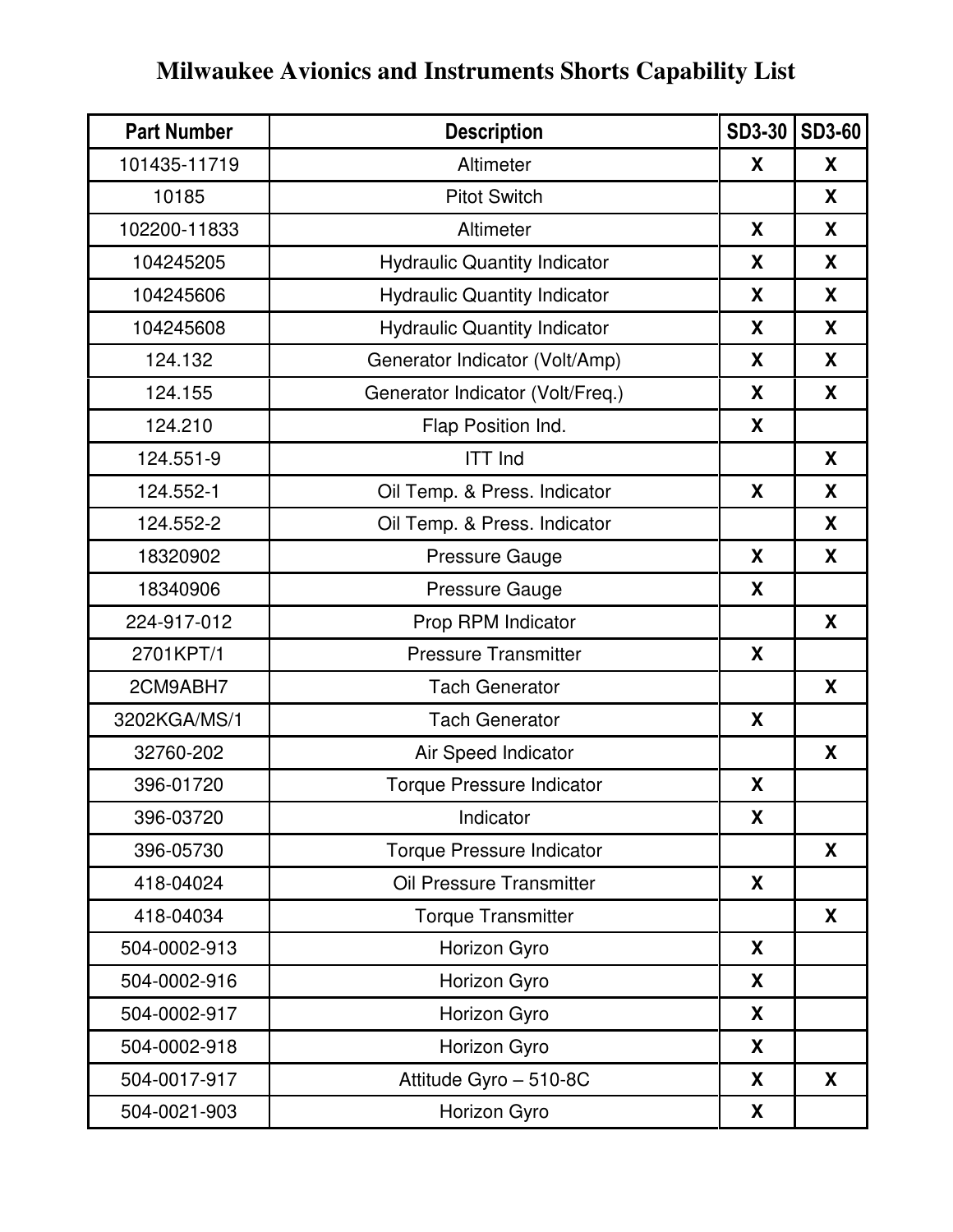## **Milwaukee Avionics and Instruments Shorts Capability List**

| <b>Part Number</b> | <b>Description</b>         | <b>SD3-30</b> | <b>SD3-60</b> |
|--------------------|----------------------------|---------------|---------------|
| 504-0021-908       | Horizon Gyro               | X             |               |
| 522-2638-007       | $H.S.I. - 331A-3G$         | X             |               |
| 522-2644-011       | Slaving Assy - 328A-3G     | X             |               |
| 522-3241-00        | Directional Gyro - 332E-4  | X             |               |
| 522-3241-000       | Directional Gyro - 332E-4  | X             |               |
| 522-3985-001       | Horizon Gyro - 332D-11     | X             |               |
| 5934P-1            | Altimeter - United         | X             |               |
| 622-0555-003       | $R.M.I. - 332C-10$         | X             |               |
| 622-1352-001       | Flight Director - FD-112V  | X             |               |
| 622-1352-002       | Flight Director - FD-112V  | X             |               |
| 622-1352-005       | Flight Director - FD-112V  | X             |               |
| 622-2506-003       | R.M.I. 36                  | X             | X             |
| 622-3594-016       | Flight Director - ADI84A   |               | X             |
| 622-4565-001       | Vertical Gyro - 332D-11T   |               | X             |
| 622-4565-002       | Vertical Gyro - 332D-11T   |               | X             |
| 622-4913-001       | H.S.I. 70                  |               | X             |
| 622-4938-001       | R.M.I. 30                  | X             |               |
| 622-6136-001       | Directional Gyro - DGS-65  |               | X             |
| 622-6136-002       | Directional Gyro - DGS-65  |               | X             |
| 706-403            | <b>FWD Fuel Amplifier</b>  | X             | X             |
| 706-404            | <b>AFT Fuel Amplifier</b>  | X             | X             |
| 710-920            | <b>Fuel Qty Gauge</b>      | X             | X             |
| 736-367            | Fuel Qty Amp               |               | X             |
| 736-368            | Fuel Qty Amp               |               | X             |
| 748-455            | Digital Fuel Qty Indicator |               | X             |
| 792-6694-001       | Vertical Gyro - 332D-11A   | X             |               |
| 8DJ81-WCR4         | Tach. Indicator            |               | X             |
| B13-941-22-05-1A   | <b>Clock</b>               |               | X             |
| <b>M2108NWF</b>    | <b>Pitot Switch</b>        | X             | X             |
| <b>NAB017</b>      | <b>Clock</b>               | X             |               |